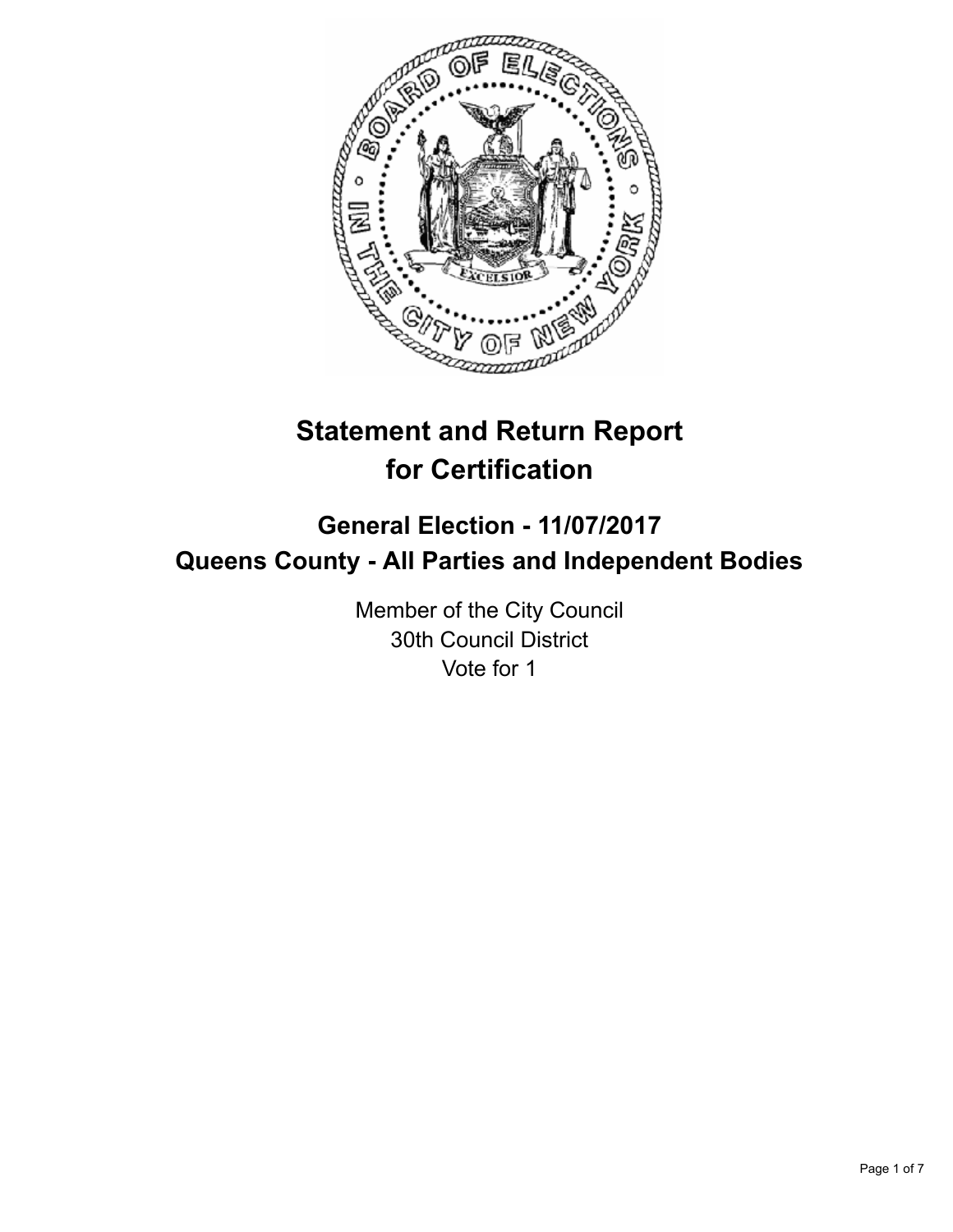

| <b>PUBLIC COUNTER</b>                                    | 5,013          |
|----------------------------------------------------------|----------------|
| <b>MANUALLY COUNTED EMERGENCY</b>                        | 0              |
| <b>ABSENTEE / MILITARY</b>                               | 131            |
| <b>AFFIDAVIT</b>                                         | 59             |
| <b>Total Ballots</b>                                     | 5,203          |
| Less - Inapplicable Federal/Special Presidential Ballots | 0              |
| <b>Total Applicable Ballots</b>                          | 5,203          |
| ELIZABETH S. CROWLEY (DEMOCRATIC)                        | 2,039          |
| ROBERT F. HOLDEN (REPUBLICAN)                            | 2,325          |
| ROBERT F. HOLDEN (CONSERVATIVE)                          | 401            |
| ELIZABETH S. CROWLEY (WORKING FAMILIES)                  | 184            |
| ELIZABETH S. CROWLEY (WOMEN'S EQUALITY)                  | 40             |
| ROBERT F. HOLDEN (REFORM)                                | 48             |
| ROBERT F. HOLDEN (DUMP DE BLASIO)                        | 32             |
| A SEBASTIAN VALERIO (WRITE-IN)                           | $\mathbf 1$    |
| DONALD TRUMP (WRITE-IN)                                  | 1              |
| JOE BOZO (WRITE-IN)                                      | $\mathbf{1}$   |
| JOHN FERRETTE (WRITE-IN)                                 | 1              |
| JOSEPH A. SURACI (WRITE-IN)                              | $\overline{c}$ |
| MINNIE MOUSE (WRITE-IN)                                  | 1              |
| SARAH SPELLMAN (WRITE-IN)                                | $\overline{2}$ |
| UNATTRIBUTABLE WRITE-IN (WRITE-IN)                       | 1              |
| VINCENZO GUCCIARDO (WRITE-IN)                            | $\mathbf{1}$   |
| <b>Total Votes</b>                                       | 5,080          |
| Unrecorded                                               | 123            |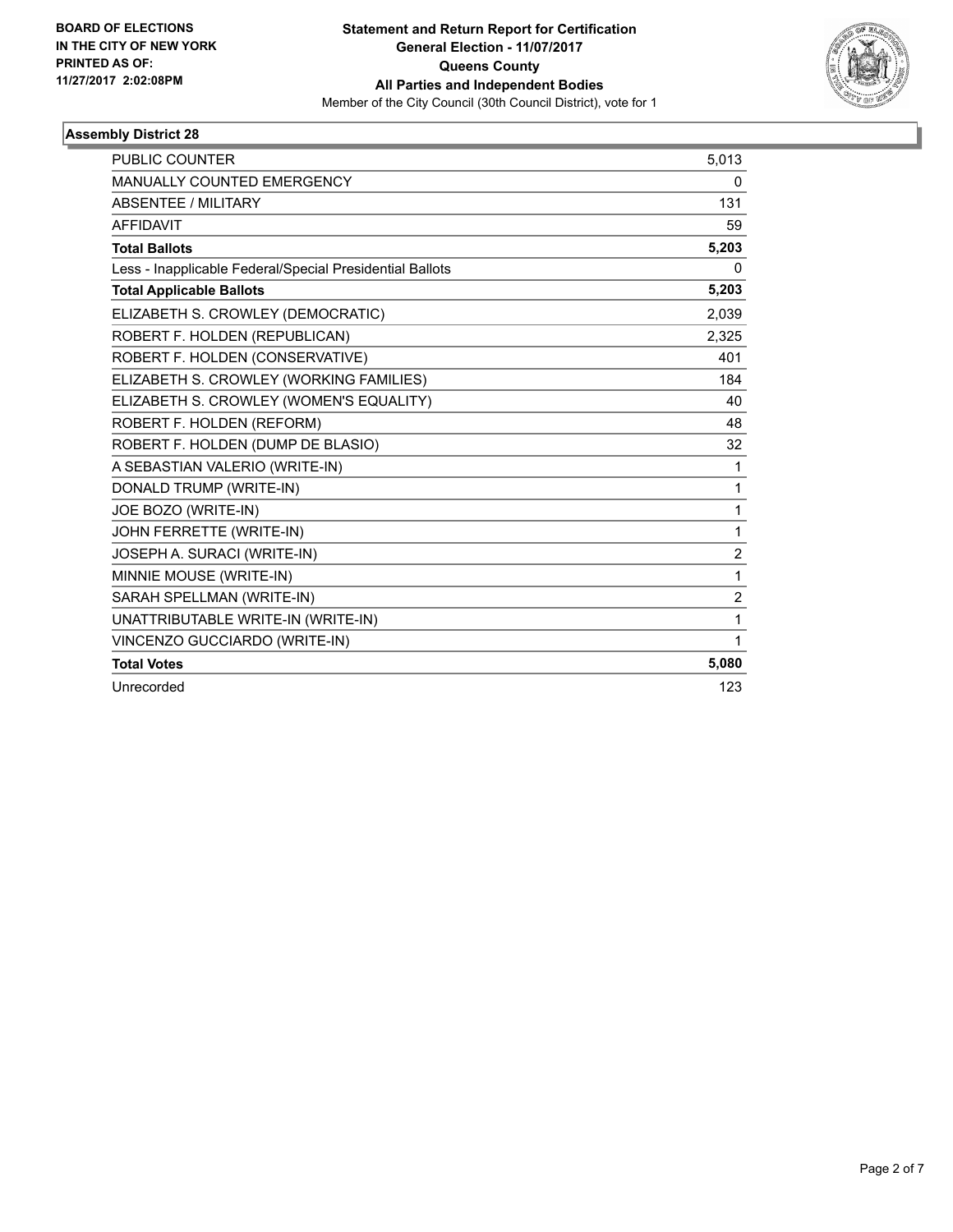

| <b>PUBLIC COUNTER</b>                                    | 8,365        |
|----------------------------------------------------------|--------------|
| <b>MANUALLY COUNTED EMERGENCY</b>                        | 0            |
| <b>ABSENTEE / MILITARY</b>                               | 217          |
| <b>AFFIDAVIT</b>                                         | 60           |
| <b>Total Ballots</b>                                     | 8,642        |
| Less - Inapplicable Federal/Special Presidential Ballots | $\mathbf{0}$ |
| <b>Total Applicable Ballots</b>                          | 8,642        |
| ELIZABETH S. CROWLEY (DEMOCRATIC)                        | 2,959        |
| ROBERT F. HOLDEN (REPUBLICAN)                            | 4,331        |
| ROBERT F. HOLDEN (CONSERVATIVE)                          | 726          |
| ELIZABETH S. CROWLEY (WORKING FAMILIES)                  | 242          |
| ELIZABETH S. CROWLEY (WOMEN'S EQUALITY)                  | 49           |
| ROBERT F. HOLDEN (REFORM)                                | 88           |
| ROBERT F. HOLDEN (DUMP DE BLASIO)                        | 73           |
| DAVID VILLA SANCHEZ (WRITE-IN)                           | 1            |
| HENRIK LUNDGVIST (WRITE-IN)                              | 1            |
| JAMES JURGENS (WRITE-IN)                                 | 1            |
| LORD VELO (WRITE-IN)                                     | 1            |
| MICKEY MOUSE (WRITE-IN)                                  | 1            |
| RAQUEL VEGA (WRITE-IN)                                   | 1            |
| SUSAN S. LEE (WRITE-IN)                                  | 1            |
| UNATTRIBUTABLE WRITE-IN (WRITE-IN)                       | 3            |
| <b>Total Votes</b>                                       | 8,478        |
| Unrecorded                                               | 164          |

| <b>PUBLIC COUNTER</b>                                    | 105 |
|----------------------------------------------------------|-----|
| <b>MANUALLY COUNTED EMERGENCY</b>                        | 0   |
| ABSENTEE / MILITARY                                      | 2   |
| <b>AFFIDAVIT</b>                                         | 0   |
| <b>Total Ballots</b>                                     | 107 |
| Less - Inapplicable Federal/Special Presidential Ballots | 0   |
| <b>Total Applicable Ballots</b>                          | 107 |
| ELIZABETH S. CROWLEY (DEMOCRATIC)                        | 47  |
| ROBERT F. HOLDEN (REPUBLICAN)                            | 40  |
| ROBERT F. HOLDEN (CONSERVATIVE)                          | 4   |
| ELIZABETH S. CROWLEY (WORKING FAMILIES)                  | 4   |
| ELIZABETH S. CROWLEY (WOMEN'S EQUALITY)                  | 1   |
| ROBERT F. HOLDEN (REFORM)                                | 2   |
| ROBERT F. HOLDEN (DUMP DE BLASIO)                        | 2   |
| <b>Total Votes</b>                                       | 100 |
| Unrecorded                                               | 7   |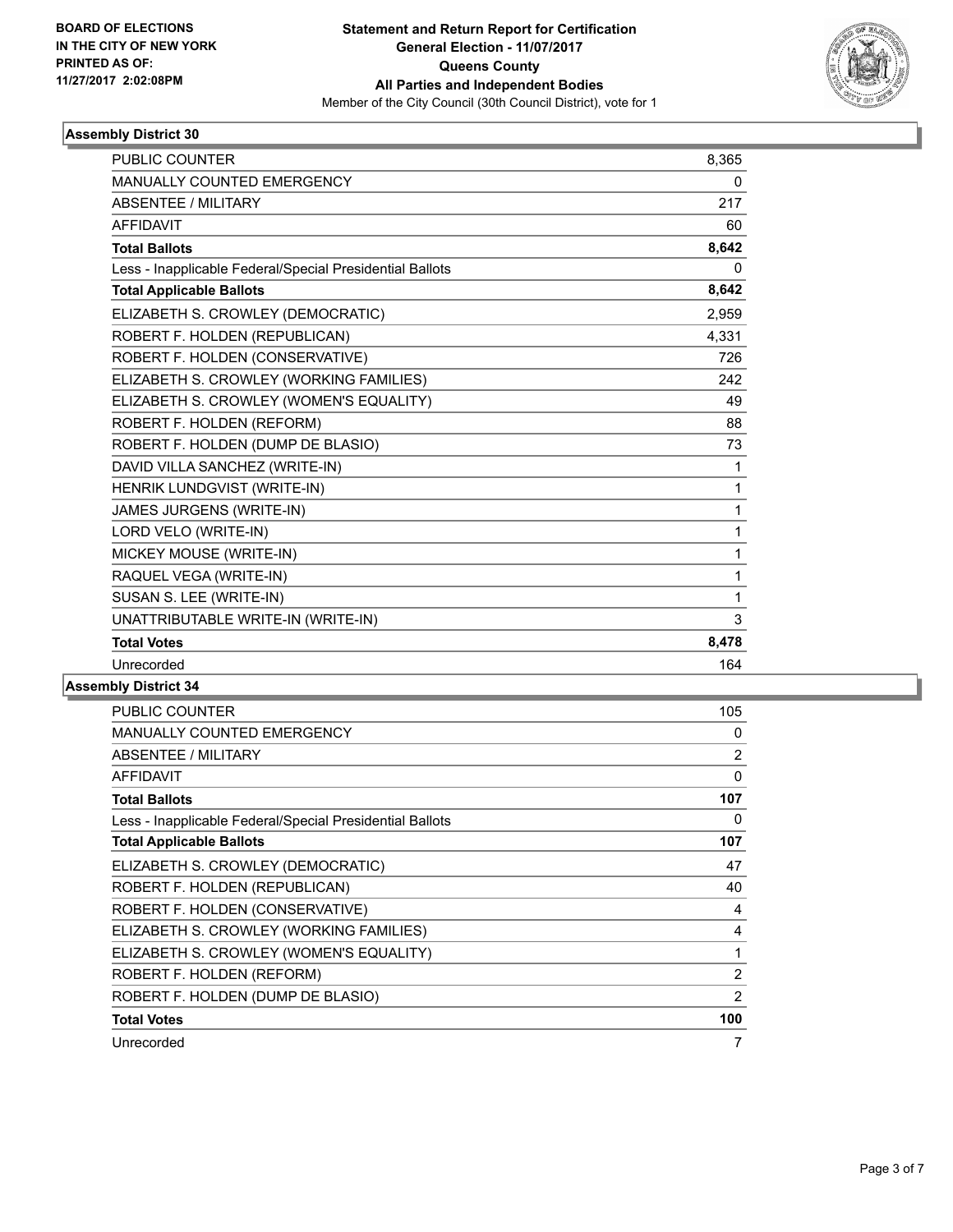

| <b>PUBLIC COUNTER</b>                                    | 3,026 |
|----------------------------------------------------------|-------|
| <b>MANUALLY COUNTED EMERGENCY</b>                        | 0     |
| <b>ABSENTEE / MILITARY</b>                               | 60    |
| <b>AFFIDAVIT</b>                                         | 34    |
| <b>Total Ballots</b>                                     | 3,120 |
| Less - Inapplicable Federal/Special Presidential Ballots | 0     |
| <b>Total Applicable Ballots</b>                          | 3,120 |
| ELIZABETH S. CROWLEY (DEMOCRATIC)                        | 1,699 |
| ROBERT F. HOLDEN (REPUBLICAN)                            | 838   |
| ROBERT F. HOLDEN (CONSERVATIVE)                          | 134   |
| ELIZABETH S. CROWLEY (WORKING FAMILIES)                  | 258   |
| ELIZABETH S. CROWLEY (WOMEN'S EQUALITY)                  | 49    |
| ROBERT F. HOLDEN (REFORM)                                | 17    |
| ROBERT F. HOLDEN (DUMP DE BLASIO)                        | 18    |
| ANETA WINDER (WRITE-IN)                                  | 1     |
| MIRAN PAVSIC (WRITE-IN)                                  | 1     |
| NILS STOLPE (WRITE-IN)                                   | 1     |
| UNATTRIBUTABLE WRITE-IN (WRITE-IN)                       | 1     |
| <b>Total Votes</b>                                       | 3,017 |
| Unrecorded                                               | 103   |

| <b>PUBLIC COUNTER</b>                                    | 4.304 |
|----------------------------------------------------------|-------|
| <b>MANUALLY COUNTED EMERGENCY</b>                        | 0     |
| <b>ABSENTEE / MILITARY</b>                               | 93    |
| <b>AFFIDAVIT</b>                                         | 52    |
| <b>Total Ballots</b>                                     | 4,449 |
| Less - Inapplicable Federal/Special Presidential Ballots | 0     |
| <b>Total Applicable Ballots</b>                          | 4,449 |
| ELIZABETH S. CROWLEY (DEMOCRATIC)                        | 2,592 |
| ROBERT F. HOLDEN (REPUBLICAN)                            | 1,173 |
| ROBERT F. HOLDEN (CONSERVATIVE)                          | 241   |
| ELIZABETH S. CROWLEY (WORKING FAMILIES)                  | 222   |
| ELIZABETH S. CROWLEY (WOMEN'S EQUALITY)                  | 25    |
| ROBERT F. HOLDEN (REFORM)                                | 34    |
| ROBERT F. HOLDEN (DUMP DE BLASIO)                        | 22    |
| ALAN BUSHLOW (WRITE-IN)                                  | 1     |
| EMILY HAUSER (WRITE-IN)                                  | 1     |
| MARK MOSS (WRITE-IN)                                     | 1     |
| MIKE MILLER (WRITE-IN)                                   | 1     |
| RACHEL HORAN (WRITE-IN)                                  | 1     |
| UNATTRIBUTABLE WRITE-IN (WRITE-IN)                       | 3     |
| <b>VINCE MCMAHON (WRITE-IN)</b>                          | 1     |
| <b>Total Votes</b>                                       | 4,318 |
| Unrecorded                                               | 131   |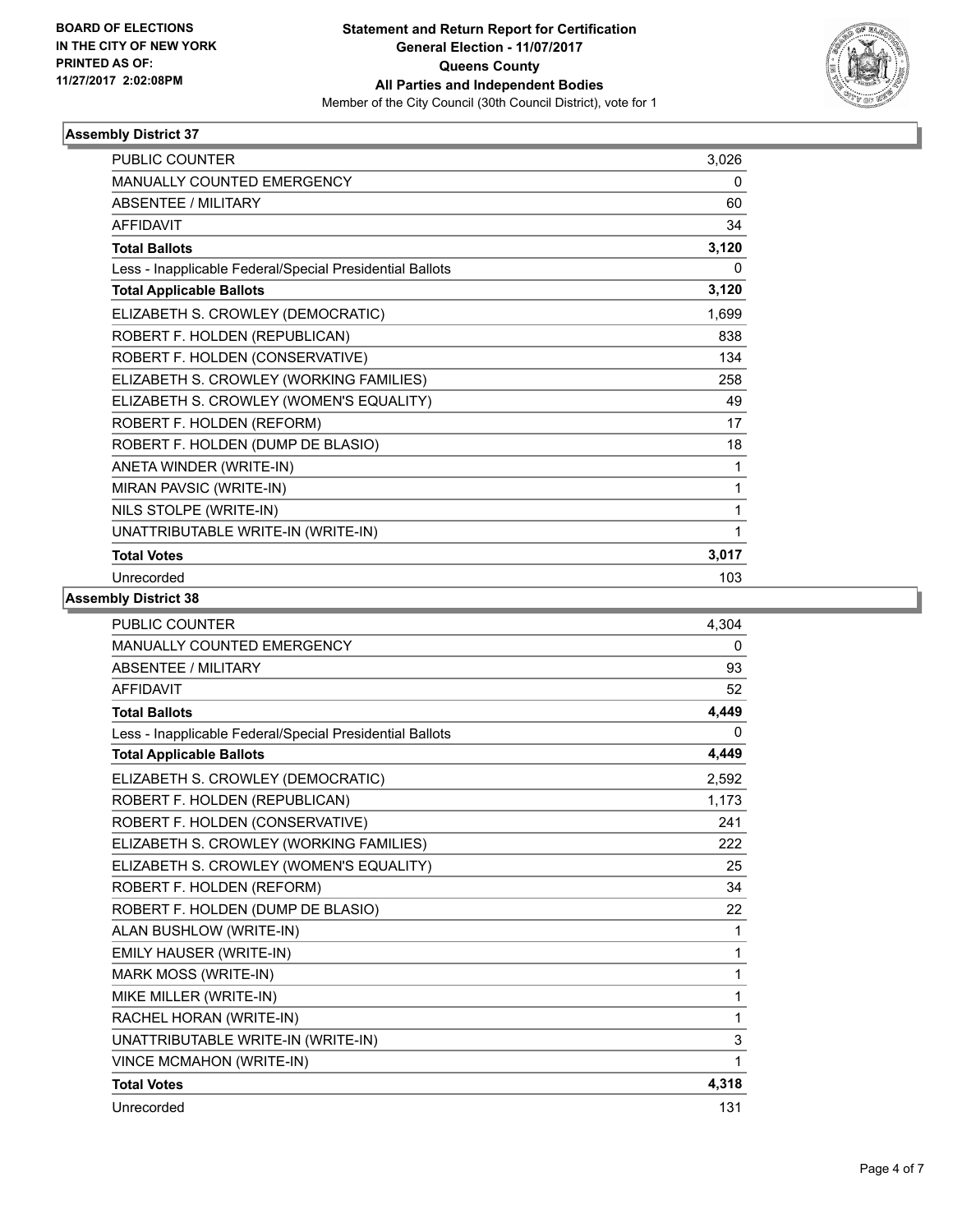

| <b>PUBLIC COUNTER</b>                                    | 30           |
|----------------------------------------------------------|--------------|
| <b>MANUALLY COUNTED EMERGENCY</b>                        | 0            |
| <b>ABSENTEE / MILITARY</b>                               | 0            |
| <b>AFFIDAVIT</b>                                         | $\Omega$     |
| <b>Total Ballots</b>                                     | 30           |
| Less - Inapplicable Federal/Special Presidential Ballots | 0            |
| <b>Total Applicable Ballots</b>                          | 30           |
| ELIZABETH S. CROWLEY (DEMOCRATIC)                        | 15           |
| ROBERT F. HOLDEN (REPUBLICAN)                            | 13           |
| ROBERT F. HOLDEN (CONSERVATIVE)                          |              |
| ELIZABETH S. CROWLEY (WORKING FAMILIES)                  |              |
| ELIZABETH S. CROWLEY (WOMEN'S EQUALITY)                  | $\Omega$     |
| ROBERT F. HOLDEN (REFORM)                                | 0            |
| ROBERT F. HOLDEN (DUMP DE BLASIO)                        | $\mathbf{0}$ |
| <b>Total Votes</b>                                       | 30           |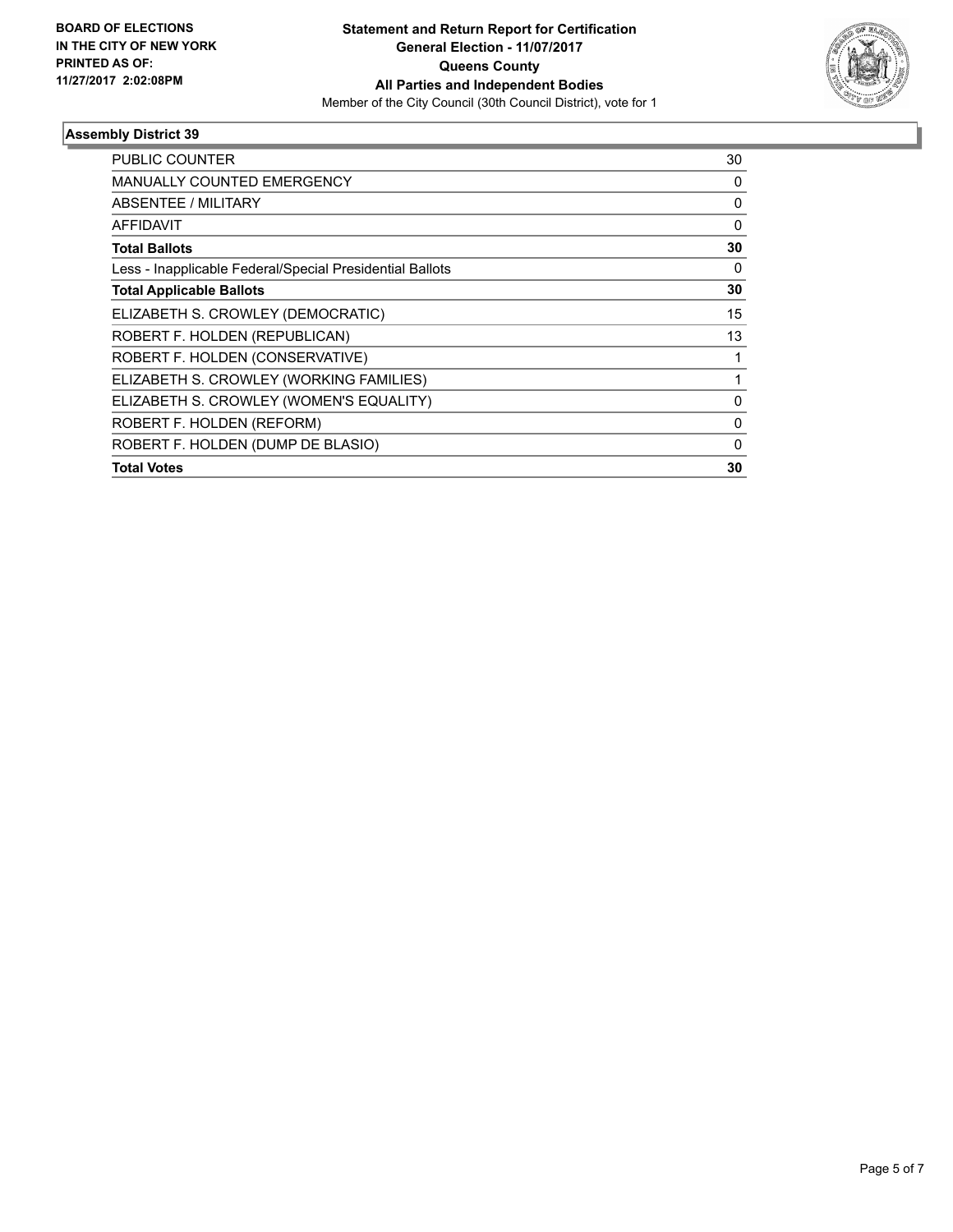

# **Total for Member of the City Council (30th Council District) - Queens County**

| <b>PUBLIC COUNTER</b>                                    | 20,843 |
|----------------------------------------------------------|--------|
| MANUALLY COUNTED EMERGENCY                               | 0      |
| <b>ABSENTEE / MILITARY</b>                               | 503    |
| <b>AFFIDAVIT</b>                                         | 205    |
| <b>Total Ballots</b>                                     | 21,551 |
| Less - Inapplicable Federal/Special Presidential Ballots | 0      |
| <b>Total Applicable Ballots</b>                          | 21,551 |
| ELIZABETH S. CROWLEY (DEMOCRATIC)                        | 9,351  |
| ROBERT F. HOLDEN (REPUBLICAN)                            | 8,720  |
| ROBERT F. HOLDEN (CONSERVATIVE)                          | 1,507  |
| ELIZABETH S. CROWLEY (WORKING FAMILIES)                  | 911    |
| ELIZABETH S. CROWLEY (WOMEN'S EQUALITY)                  | 164    |
| ROBERT F. HOLDEN (REFORM)                                | 189    |
| ROBERT F. HOLDEN (DUMP DE BLASIO)                        | 147    |
| A SEBASTIAN VALERIO (WRITE-IN)                           | 1      |
| ALAN BUSHLOW (WRITE-IN)                                  | 1      |
| ANETA WINDER (WRITE-IN)                                  | 1      |
| DAVID VILLA SANCHEZ (WRITE-IN)                           | 1      |
| DONALD TRUMP (WRITE-IN)                                  | 1      |
| EMILY HAUSER (WRITE-IN)                                  | 1      |
| HENRIK LUNDGVIST (WRITE-IN)                              | 1      |
| JAMES JURGENS (WRITE-IN)                                 | 1      |
| JOE BOZO (WRITE-IN)                                      | 1      |
| JOHN FERRETTE (WRITE-IN)                                 | 1      |
| JOSEPH A. SURACI (WRITE-IN)                              | 2      |
| LORD VELO (WRITE-IN)                                     | 1      |
| MARK MOSS (WRITE-IN)                                     | 1      |
| MICKEY MOUSE (WRITE-IN)                                  | 1      |
| MIKE MILLER (WRITE-IN)                                   | 1      |
| MINNIE MOUSE (WRITE-IN)                                  | 1      |
| MIRAN PAVSIC (WRITE-IN)                                  | 1      |
| NILS STOLPE (WRITE-IN)                                   | 1      |
| RACHEL HORAN (WRITE-IN)                                  | 1      |
| RAQUEL VEGA (WRITE-IN)                                   | 1      |
| SARAH SPELLMAN (WRITE-IN)                                | 2      |
| SUSAN S. LEE (WRITE-IN)                                  | 1      |
| UNATTRIBUTABLE WRITE-IN (WRITE-IN)                       | 8      |
| VINCE MCMAHON (WRITE-IN)                                 | 1      |
| VINCENZO GUCCIARDO (WRITE-IN)                            | 1      |
| <b>Total Votes</b>                                       | 21,023 |
| Unrecorded                                               | 528    |